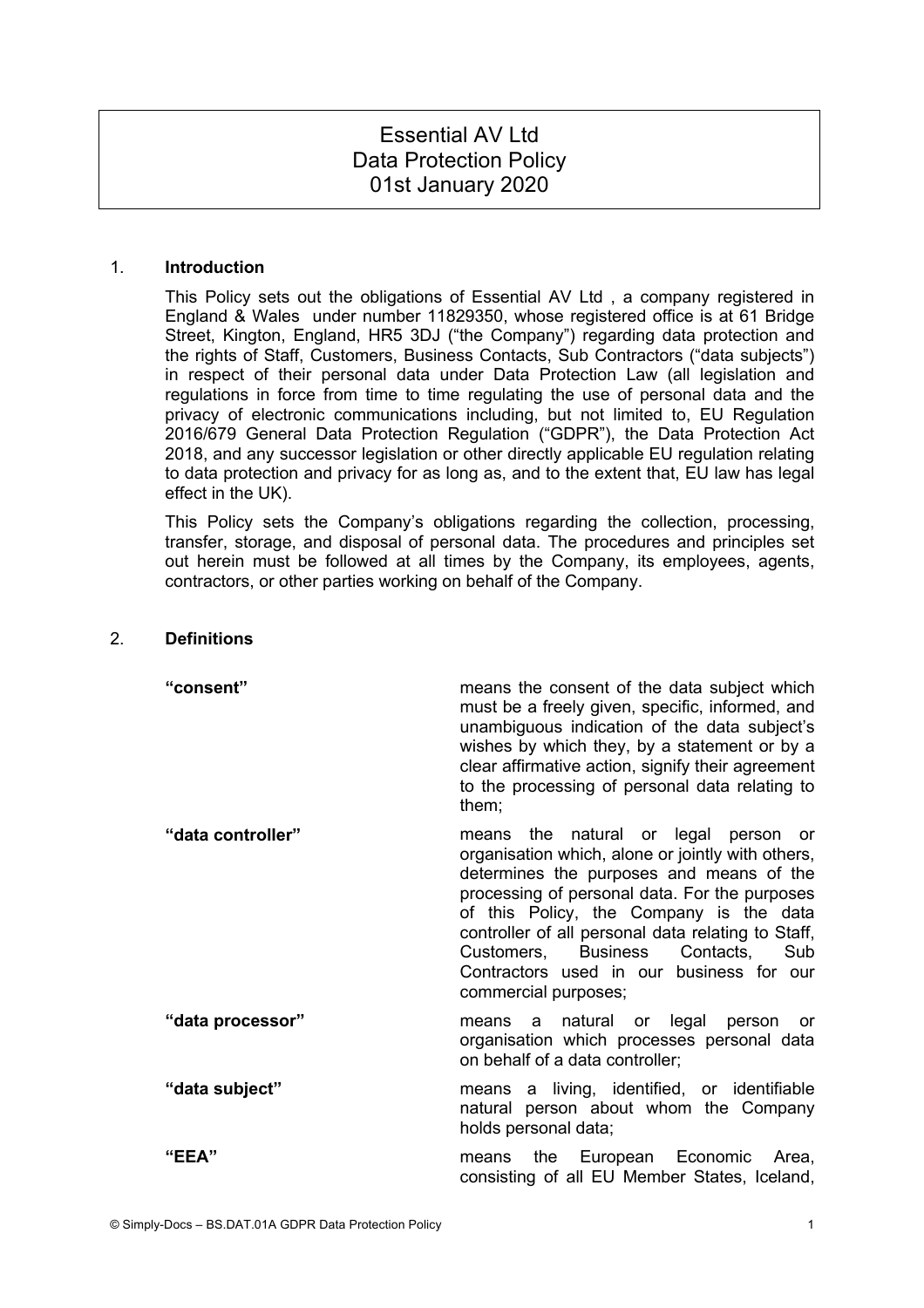Liechtenstein, and Norway;

**"personal data"** means any information relating to a data subject who can be identified, directly or indirectly, in particular by reference to an identifier such as a name, identification number, location data, an online identifier, or to one or more factors specific to the physical, physiological, genetic, mental, economic, cultural, or social identity of that data subject;

- **"personal data breach"** means a breach of security leading to the accidental or unlawful destruction, loss, alteration, unauthorised disclosure of, or access to, personal data transmitted, stored, or otherwise processed;
- **"processing"** means any operation or set of operations performed on personal data or sets of personal data, whether or not by automated means, such as collection, recording, organisation, structuring, storage, adaptation or alteration, retrieval, consultation, use, disclosure by transmission, dissemination or otherwise making available, alignment or combination, restriction, erasure or destruction;
- **"pseudonymisation"** means the processing of personal data in such a manner that the personal data can no longer be attributed to a specific data subject without the use of additional information, provided that such additional information is kept separately and is subject to technical and organisational measures to ensure that the personal data is not attributed to an identified or identifiable natural person; and **"special category personal data"** means personal data revealing racial or ethnic origin, political opinions, religious or philosophical beliefs, trade union membership,

health, sexual life, sexual orientation,

biometric, or genetic data.

## 3. **Scope**

- 3.1 The Company is committed not only to the letter of the law, but also to the spirit of the law and places high importance on the correct, lawful, and fair handling of all personal data, respecting the legal rights, privacy, and trust of all individuals with whom it deals.
- 3.2 The Company's Data Protection Officer is Samuel Thompson , sam@essentialav.co.uk. The Data Protection Officer is responsible for administering this Policy and for developing and implementing any applicable related policies, procedures, and/or guidelines.
- 3.3 All directors, managers, supervisors and co-ordinators are responsible for ensuring that all employees, agents, contractors, or other parties working on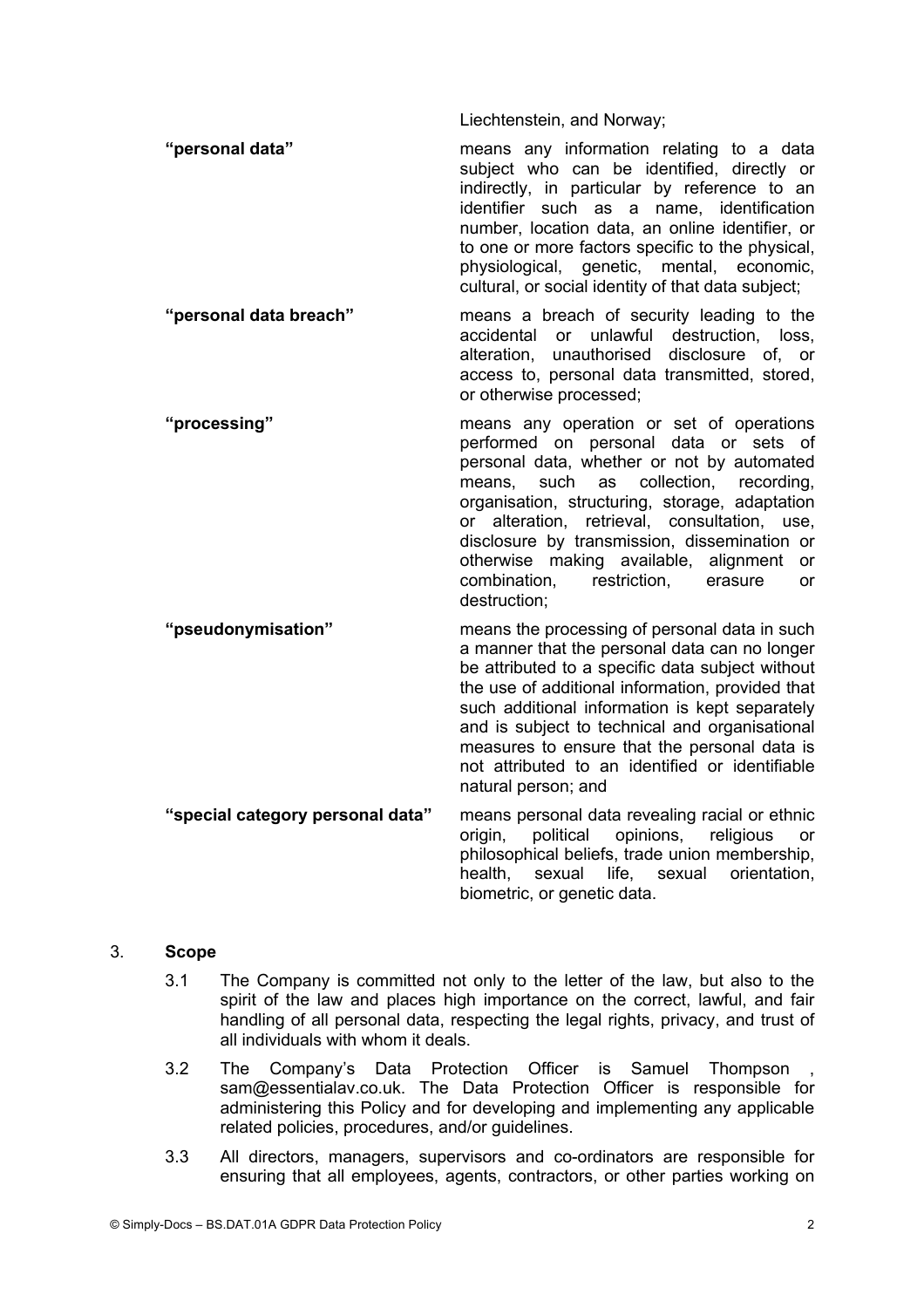behalf of the Company comply with this Policy and, where applicable, must implement such practices, processes, controls, and training as are reasonably necessary to ensure such compliance.

- 3.4 Any questions relating to this Policy or to Data Protection Law should be referred to the Data Protection Officer. In particular, the Data Protection Officer should always be consulted in the following cases:
	- a) if there is any uncertainty relating to the lawful basis on which personal data is to be collected, held, and/or processed;
	- b) if consent is being relied upon in order to collect, hold, and/or process personal data;
	- c) if there is any uncertainty relating to the retention period for any particular type(s) of personal data;
	- d) if any new or amended privacy notices or similar privacy-related documentation are required;
	- e) if any assistance is required in dealing with the exercise of a data subject's rights (including, but not limited to, the handling of subject access requests);
	- f) if a personal data breach (suspected or actual) has occurred;
	- g) if there is any uncertainty relating to security measures (whether technical or organisational) required to protect personal data;
	- h) if personal data is to be shared with third parties (whether such third parties are acting as data controllers or data processors);
	- i) if personal data is to be transferred outside of the EEA and there are questions relating to the legal basis on which to do so;
	- j) when any significant new processing activity is to be carried out, or significant changes are to be made to existing processing activities, which will require a Data Protection Impact Assessment;
	- k) when personal data is to be used for purposes different to those for which it was originally collected;
	- I) if any automated processing, including profiling or automated decisionmaking, is to be carried out; or
	- m) if any assistance is required in complying with the law applicable to direct marketing.

## 4. **The Data Protection Principles**

This Policy aims to ensure compliance with Data Protection Law. The GDPR sets out the following principles with which any party handling personal data must comply. Data controllers are responsible for, and must be able to demonstrate, such compliance. All personal data must be:

- 4.1 processed lawfully, fairly, and in a transparent manner in relation to the data subject;
- 4.2 collected for specified, explicit, and legitimate purposes and not further processed in a manner that is incompatible with those purposes. Further processing for archiving purposes in the public interest, scientific or historical research purposes or statistical purposes shall not be considered to be incompatible with the initial purposes;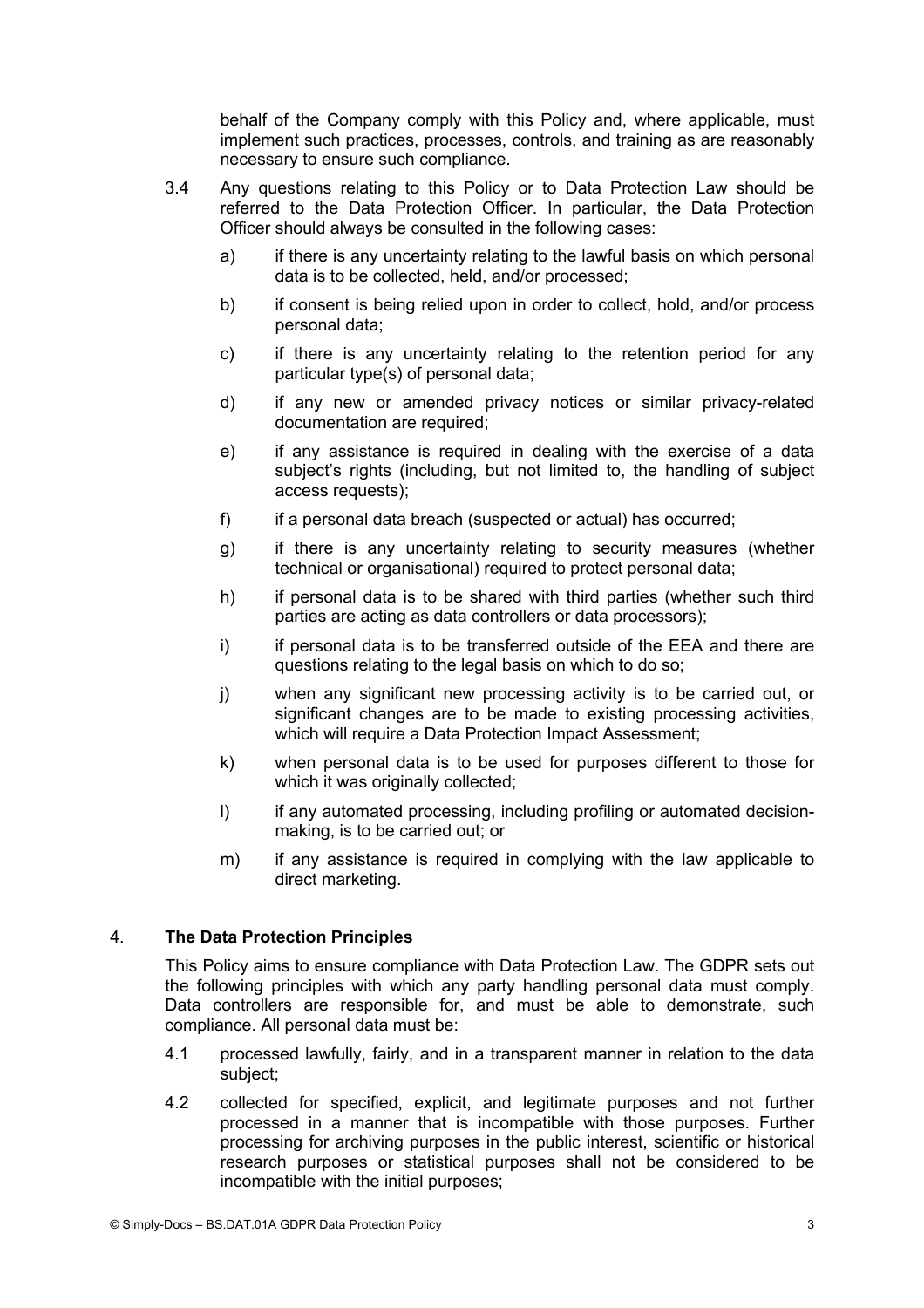- 4.3 adequate, relevant, and limited to what is necessary in relation to the purposes for which it is processed;
- 4.4 accurate and, where necessary, kept up to date. Every reasonable step must be taken to ensure that personal data that is inaccurate, having regard to the purposes for which it is processed, is erased, or rectified without delay;
- 4.5 kept in a form which permits identification of data subjects for no longer than is necessary for the purposes for which the personal data is processed. Personal data may be stored for longer periods insofar as the personal data will be processed solely for archiving purposes in the public interest, scientific or historical research purposes, or statistical purposes, subject to implementation of the appropriate technical and organisational measures required by the GDPR in order to safeguard the rights and freedoms of the data subject;
- 4.6 processed in a manner that ensures appropriate security of the personal data, including protection against unauthorised or unlawful processing and against accidental loss, destruction, or damage, using appropriate technical or organisational measures.

## 5. **The Rights of Data Subjects**

The GDPR sets out the following key rights applicable to data subjects:

- 5.1 The right to be informed;
- 5.2 the right of access;
- 5.3 the right to rectification;
- 5.4 the right to erasure (also known as the 'right to be forgotten');
- 5.5 the right to restrict processing;
- 5.6 the right to data portability;
- 5.7 the right to object; and
- 5.8 rights with respect to automated decision-making and profiling.

#### 6. **Lawful, Fair, and Transparent Data Processing**

- 6.1 Data Protection Law seeks to ensure that personal data is processed lawfully, fairly, and transparently, without adversely affecting the rights of the data subject. Specifically, the GDPR states that processing of personal data shall be lawful if at least one of the following applies:
	- a) the data subject has given consent to the processing of their personal data for one or more specific purposes;
	- b) the processing is necessary for the performance of a contract to which the data subject is a party, or in order to take steps at the request of the data subject prior to entering into a contract;
	- c) the processing is necessary for compliance with a legal obligation to which the data controller is subject:
	- d) the processing is necessary to protect the vital interests of the data subject or of another natural person;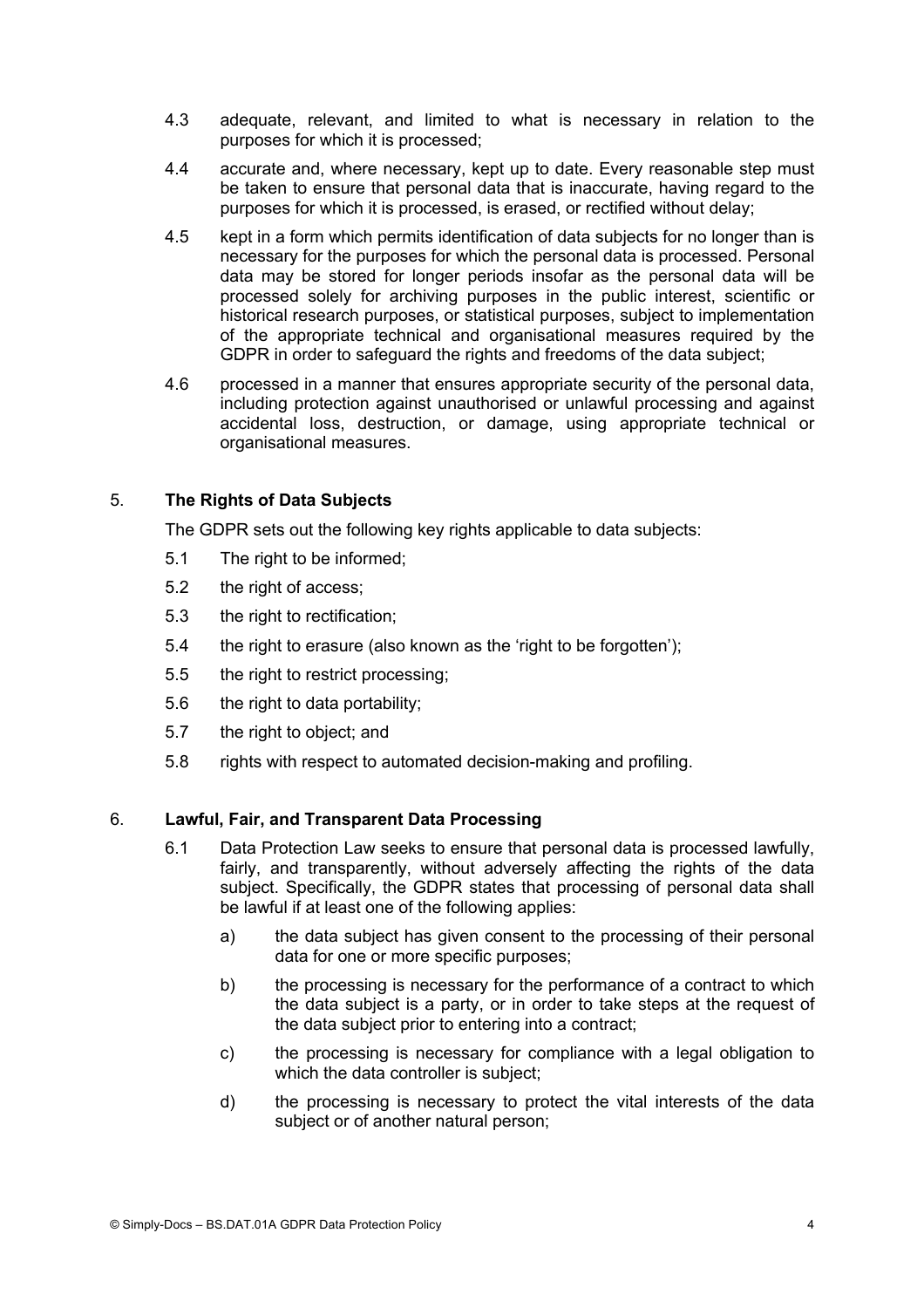- e) the processing is necessary for the performance of a task carried out in the public interest or in the exercise of official authority vested in the data controller; or
- f) the processing is necessary for the purposes of the legitimate interests pursued by the data controller or by a third party, except where such interests are overridden by the fundamental rights and freedoms of the data subject which require protection of personal data, in particular where the data subject is a child.
- 6.2 **[**If the personal data in question is special category personal data (also known as "sensitive personal data"), at least one of the following conditions must be met:
	- a) the data subject has given their explicit consent to the processing of such data for one or more specified purposes (unless EU or EU Member State law prohibits them from doing so);
	- b) the processing is necessary for the purpose of carrying out the obligations and exercising specific rights of the data controller or of the data subject in the field of employment, social security, and social protection law (insofar as it is authorised by EU or EU Member State law or a collective agreement pursuant to EU Member State law which provides for appropriate safeguards for the fundamental rights and interests of the data subject);
	- c) the processing is necessary to protect the vital interests of the data subject or of another natural person where the data subject is physically or legally incapable of giving consent;
	- d) the data controller is a foundation, association, or other non-profit body with a political, philosophical, religious, or trade union aim, and the processing is carried out in the course of its legitimate activities, provided that the processing relates solely to the members or former members of that body or to persons who have regular contact with it in connection with its purposes and that the personal data is not disclosed outside the body without the consent of the data subjects;
	- e) the processing relates to personal data which is manifestly made public by the data subject;
	- f) the processing is necessary for the conduct of legal claims or whenever courts are acting in their judicial capacity:
	- g) the processing is necessary for substantial public interest reasons, on the basis of EU or EU Member State law which shall be proportionate to the aim pursued, shall respect the essence of the right to data protection, and shall provide for suitable and specific measures to safeguard the fundamental rights and interests of the data subject:
	- h) the processing is necessary for the purposes of preventative or occupational medicine, for the assessment of the working capacity of an employee, for medical diagnosis, for the provision of health or social care or treatment, or the management of health or social care systems or services on the basis of EU or EU Member State law or pursuant to a contract with a health professional, subject to the conditions and safeguards referred to in Article 9(3) of the GDPR;
	- i) the processing is necessary for public interest reasons in the area of public health, for example, protecting against serious cross-border threats to health or ensuring high standards of quality and safety of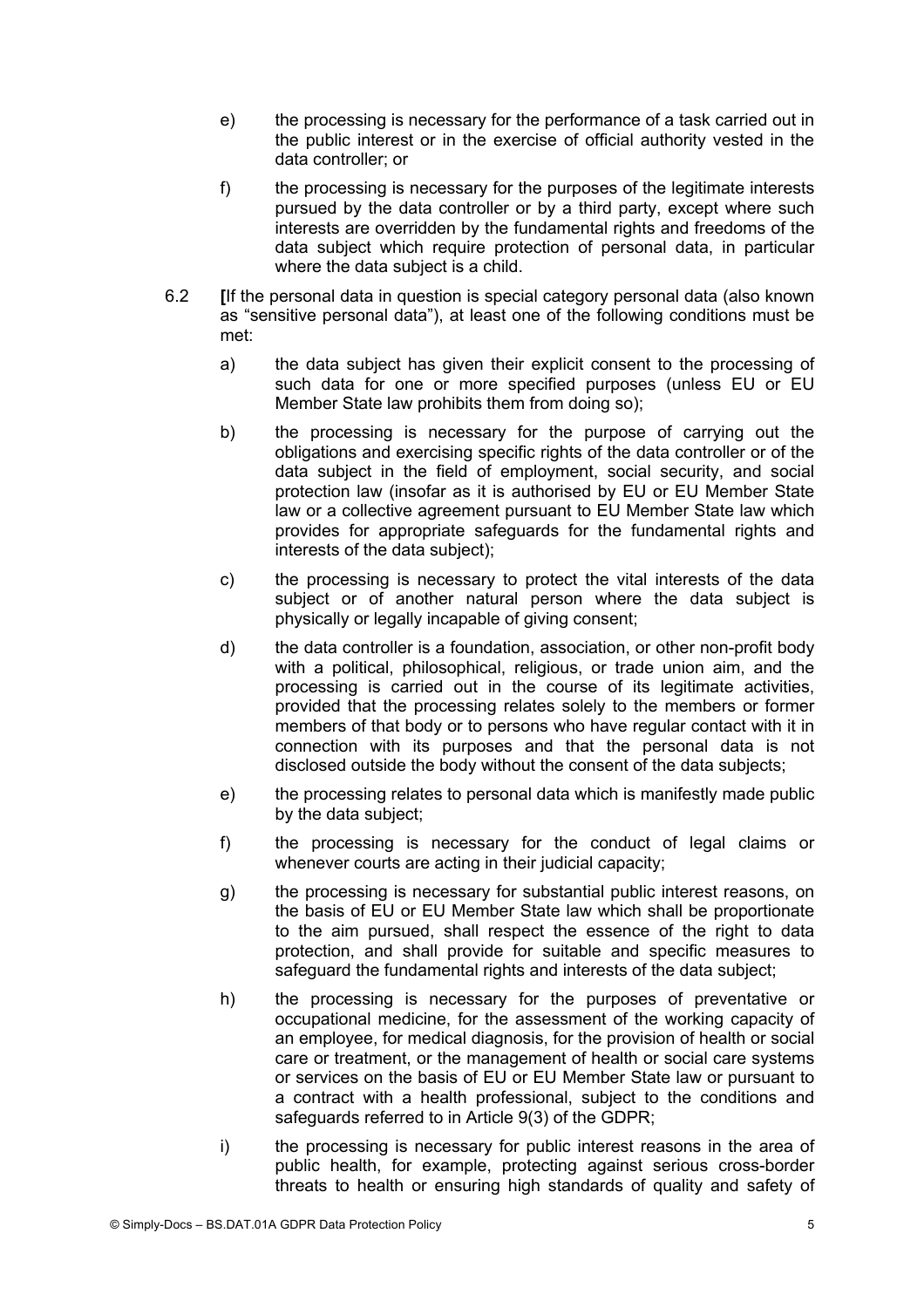health care and of medicinal products or medical devices, on the basis of EU or EU Member State law which provides for suitable and specific measures to safeguard the rights and freedoms of the data subject (in particular, professional secrecy); or

j) the processing is necessary for archiving purposes in the public interest, scientific or historical research purposes, or statistical purposes in accordance with Article 89(1) of the GDPR based on EU or EU Member State law which shall be proportionate to the aim pursued, respect the essence of the right to data protection, and provide for suitable and specific measures to safeguard the fundamental rights and the interests of the data subject.**]**

## 7. **Consent**

If consent is relied upon as the lawful basis for collecting, holding, and/or processing personal data, the following shall apply:

- 7.1 Consent is a clear indication by the data subject that they agree to the processing of their personal data. Such a clear indication may take the form of a statement or a positive action. Silence, pre-ticked boxes, or inactivity are unlikely to amount to consent.
- 7.2 Where consent is given in a document which includes other matters, the section dealing with consent must be kept clearly separate from such other matters.
- 7.3 Data subjects are free to withdraw consent at any time and it must be made easy for them to do so. If a data subject withdraws consent, their request must be honoured promptly.
- 7.4 If personal data is to be processed for a different purpose that is incompatible with the purpose or purposes for which that personal data was originally collected that was not disclosed to the data subject when they first provided their consent, consent to the new purpose or purposes may need to be obtained from the data subject.
- 7.5 **[**If special category personal data is processed, the Company shall normally rely on a lawful basis other than explicit consent. If explicit consent is relied upon, the data subject in question must be issued with a suitable privacy notice in order to capture their consent.**]**
- 7.6 In all cases where consent is relied upon as the lawful basis for collecting, holding, and/or processing personal data, records must be kept of all consents obtained in order to ensure that the Company can demonstrate its compliance with consent requirements.

## 8. **Specified, Explicit, and Legitimate Purposes**

- 8.1 The Company collects and processes the personal data set out in Part 24 of this Policy. This includes:
	- a) personal data collected directly from data subjects**;**
	- b) personal data collected through our online contact forms
- 8.2 The Company only collects, processes, and holds personal data for the specific purposes set out in Part 24 of this Policy (or for other purposes expressly permitted by the GDPR).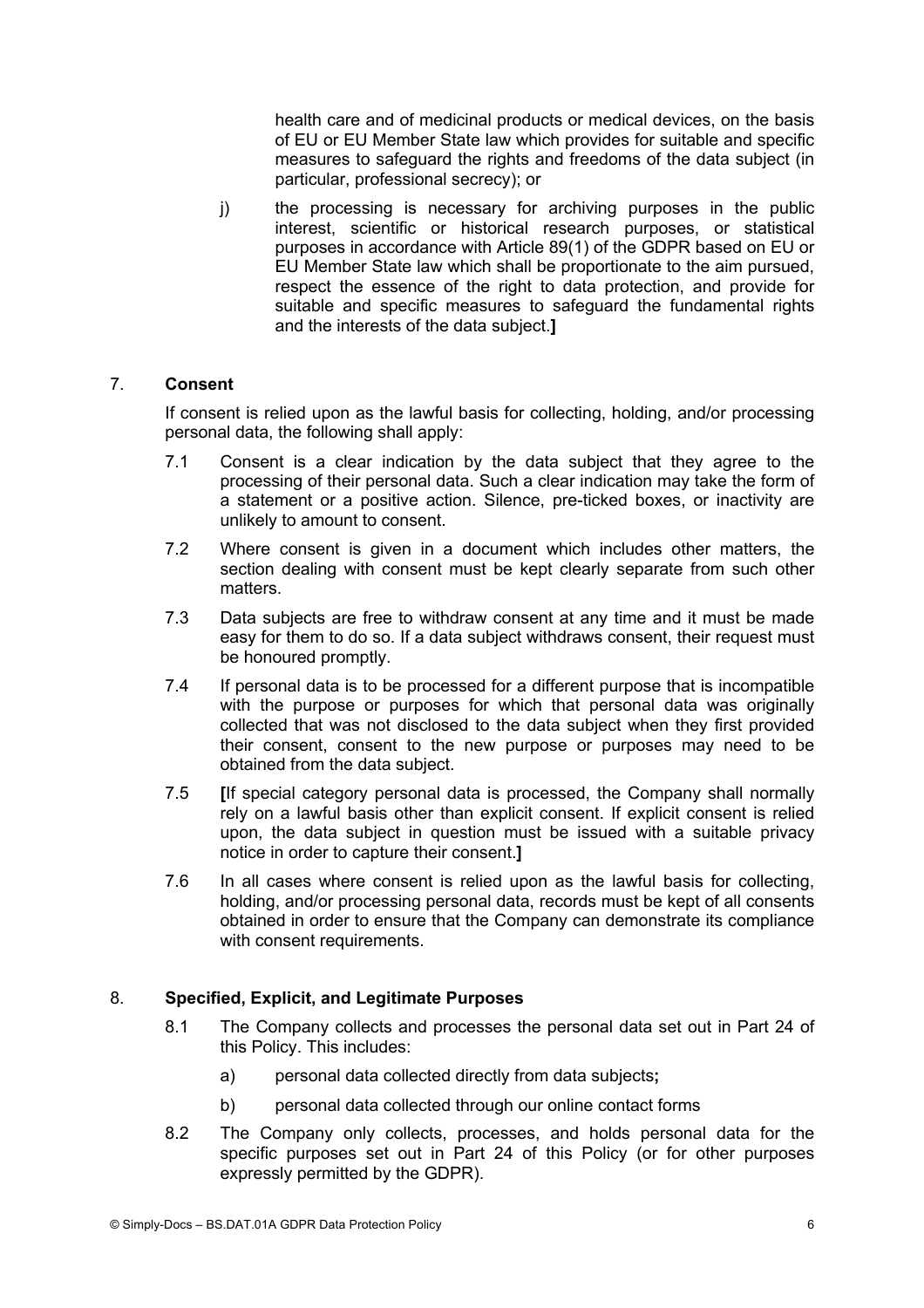8.3 Data subjects must be kept informed at all times of the purpose or purposes for which the Company uses their personal data. Please refer to Part 15 for more information on keeping data subjects informed.

#### 9. **Adequate, Relevant, and Limited Data Processing**

- 9.1 The Company will only collect and process personal data for and to the extent necessary for the specific purpose or purposes of which data subjects have been informed (or will be informed) as under Part 8, above, and as set out in Part 24, below.
- 9.2 Employees, agents, contractors, or other parties working on behalf of the Company may collect personal data only to the extent required for the performance of their job duties and only in accordance with this Policy. Excessive personal data must not be collected.
- 9.3 Employees, agents, contractors, or other parties working on behalf of the Company may process personal data only when the performance of their job duties requires it. Personal data held by the Company cannot be processed for any unrelated reasons.

## 10. **Accuracy of Data and Keeping Data Up-to-Date**

- 10.1 The Company shall ensure that all personal data collected, processed, and held by it is kept accurate and up-to-date. This includes, but is not limited to, the rectification of personal data at the request of a data subject, as set out in Part 17, below.
- 10.2 The accuracy of personal data shall be checked when it is collected and at regular intervals thereafter. If any personal data is found to be inaccurate or out-of-date, all reasonable steps will be taken without delay to amend or erase that data, as appropriate.

## 11. **Data Retention**

- 11.1 The Company shall not keep personal data for any longer than is necessary in light of the purpose or purposes for which that personal data was originally collected, held, and processed.
- 11.2 When personal data is no longer required, all reasonable steps will be taken to erase or otherwise dispose of it without delay.
- 11.3 For full details of the Company's approach to data retention, including retention periods for specific personal data types held by the Company, please refer to our Data Retention Policy.

## 12. **Secure Processing**

- 12.1 The Company shall ensure that all personal data collected, held, and processed is kept secure and protected against unauthorised or unlawful processing and against accidental loss, destruction, or damage. Further details of the technical and organisational measures which shall be taken are provided in Parts 25 to 30 of this Policy.
- 12.2 All technical and organisational measures taken to protect personal data shall be regularly reviewed and evaluated to ensure their ongoing effectiveness and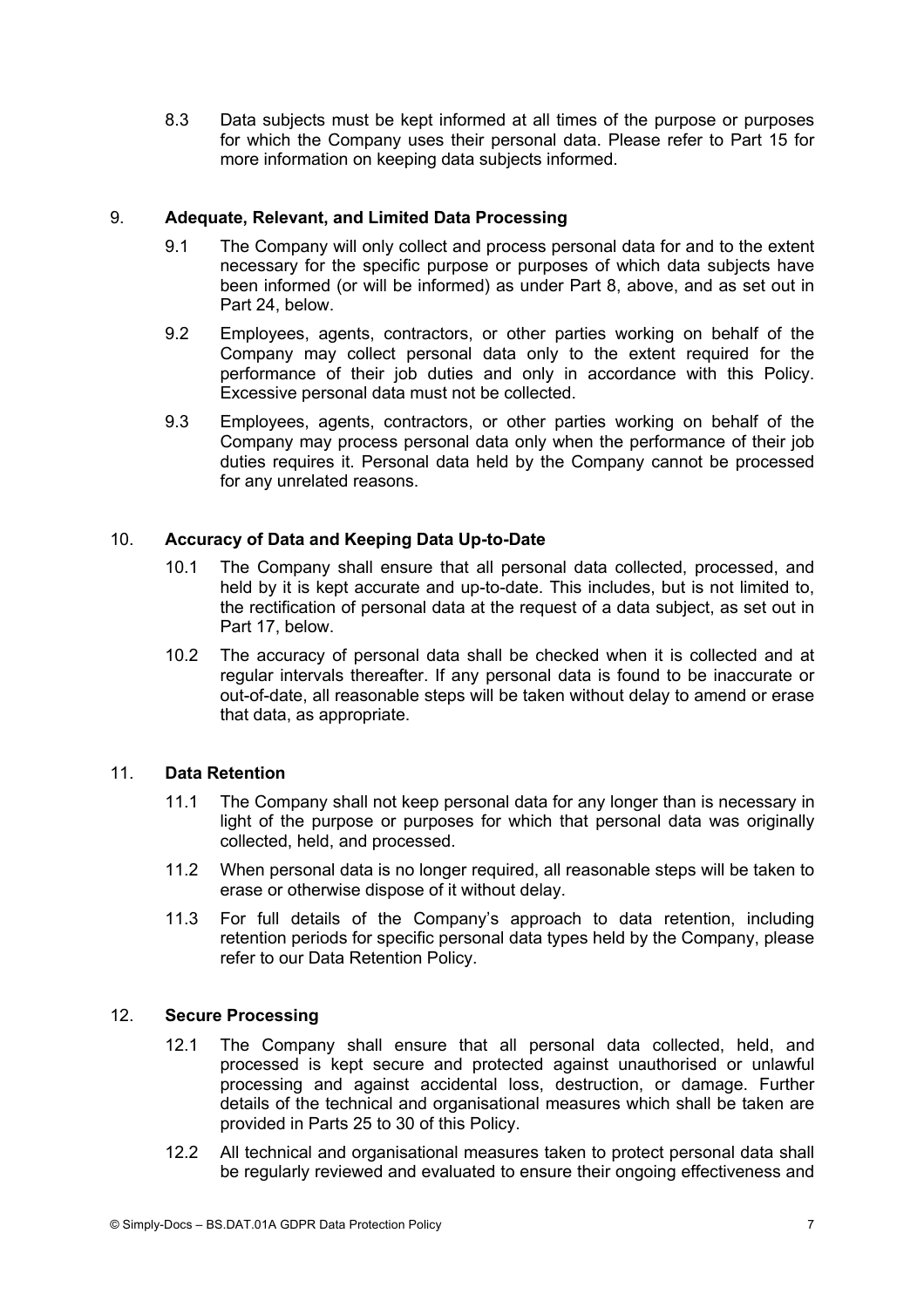the continued security of personal data.

- 12.3 Data security must be maintained at all times by protecting the confidentiality, integrity, and availability of all personal data as follows:
	- a) only those with a genuine need to access and use personal data and who are authorised to do so may access and use it:
	- b) personal data must be accurate and suitable for the purpose or purposes for which it is collected, held, and processed; and
	- c) authorised users must always be able to access the personal data as required for the authorised purpose or purposes.

#### 13. **Accountability and Record-Keeping**

- 13.1 The Data Protection Officer is responsible for administering this Policy and for developing and implementing any applicable related policies, procedures, and/or guidelines.
- 13.2 The Company shall follow a privacy by design approach at all times when collecting, holding, and processing personal data. Data Protection Impact Assessments shall be conducted if any processing presents a significant risk to the rights and freedoms of data subjects (please refer to Part 14 for further information).
- 13.3 All employees, agents, contractors, or other parties working on behalf of the Company shall be given appropriate training in data protection and privacy, addressing the relevant aspects of Data Protection Law, this Policy, and all other applicable Company policies.
- 13.4 The Company's data protection compliance shall be regularly reviewed and evaluated by means of Data Protection Audits.
- 13.5 The Company shall keep written internal records of all personal data collection, holding, and processing, which shall incorporate the following information:
	- 13.5.1 the name and details of the Company, its Data Protection Officer, and any applicable third-party data transfers (including data processors and other data controllers with whom personal data is shared);
	- 13.5.2 the purposes for which the Company collects, holds, and processes personal data;
	- 13.5.3 the Company's legal basis or bases (including, but not limited to, consent, the mechanism(s) for obtaining such consent, and records of such consent) for collecting, holding, and processing personal data;
	- 13.5.4 details of the categories of personal data collected, held, and processed by the Company, and the categories of data subject to which that personal data relates;
	- 13.5.5 details of any transfers of personal data to non-EEA countries including all mechanisms and security safeguards;
	- 13.5.6 details of how long personal data will be retained by the Company (please refer to the Company's Data Retention Policy);
	- 13.5.7 details of personal data storage, including location(s);
	- 13.5.8 detailed descriptions of all technical and organisational measures taken by the Company to ensure the security of personal data.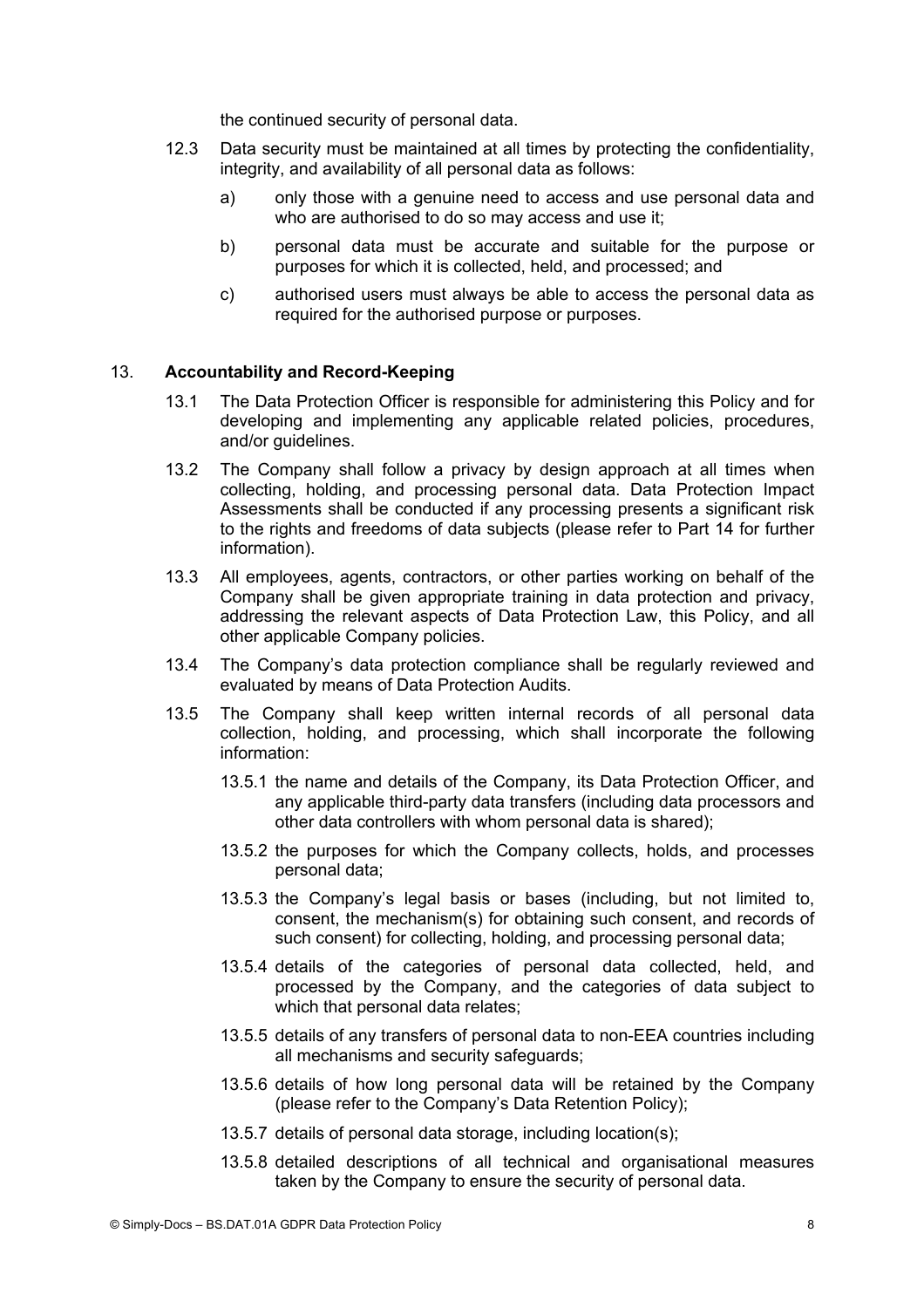## 14. **Data Protection Impact Assessments and Privacy by Design**

- 14.1 In accordance with the privacy by design principles, the Company shall carry out Data Protection Impact Assessments for any and all new projects and/or new uses of personal data which involve the use of new technologies and where the processing involved is likely to result in a high risk to the rights and freedoms of data subjects.
- 14.2 The principles of privacy by design should be followed at all times when collecting, holding, and processing personal data. The following factors should be taken into consideration:
	- a) the nature, scope, context, and purpose or purposes of the collection, holding, and processing;
	- b) the state of the art of all relevant technical and organisational measures to be taken;
	- c) the cost of implementing such measures; and
	- d) the risks posed to data subjects and to the Company, including their likelihood and severity.
- 14.3 Data Protection Impact Assessments shall be overseen by the Data Protection Officer and shall address the following:
	- a) the type(s) of personal data that will be collected, held, and processed;
	- b) the purpose(s) for which personal data is to be used;
	- c) the Company's objectives;
	- d) how personal data is to be used;
	- e) the parties (internal and/or external) who are to be consulted;
	- f) the necessity and proportionality of the data processing with respect to the purpose(s) for which it is being processed;
	- g) risks posed to data subjects;
	- h) risks posed both within and to the Company; and
	- i) proposed measures to minimise and handle identified risks.

# 15. **Keeping Data Subjects Informed**

- 15.1 The Company shall provide the information set out in Part 15.2 to every data subject:
	- a) where personal data is collected directly from data subjects, those data subjects will be informed of its purpose at the time of collection; and
	- b) where personal data is obtained from a third party, the relevant data subjects will be informed of its purpose:
		- i) if the personal data is used to communicate with the data subject, when the first communication is made; or
		- ii) if the personal data is to be transferred to another party, before that transfer is made; or
		- iii) as soon as reasonably possible and in any event not more than one month after the personal data is obtained.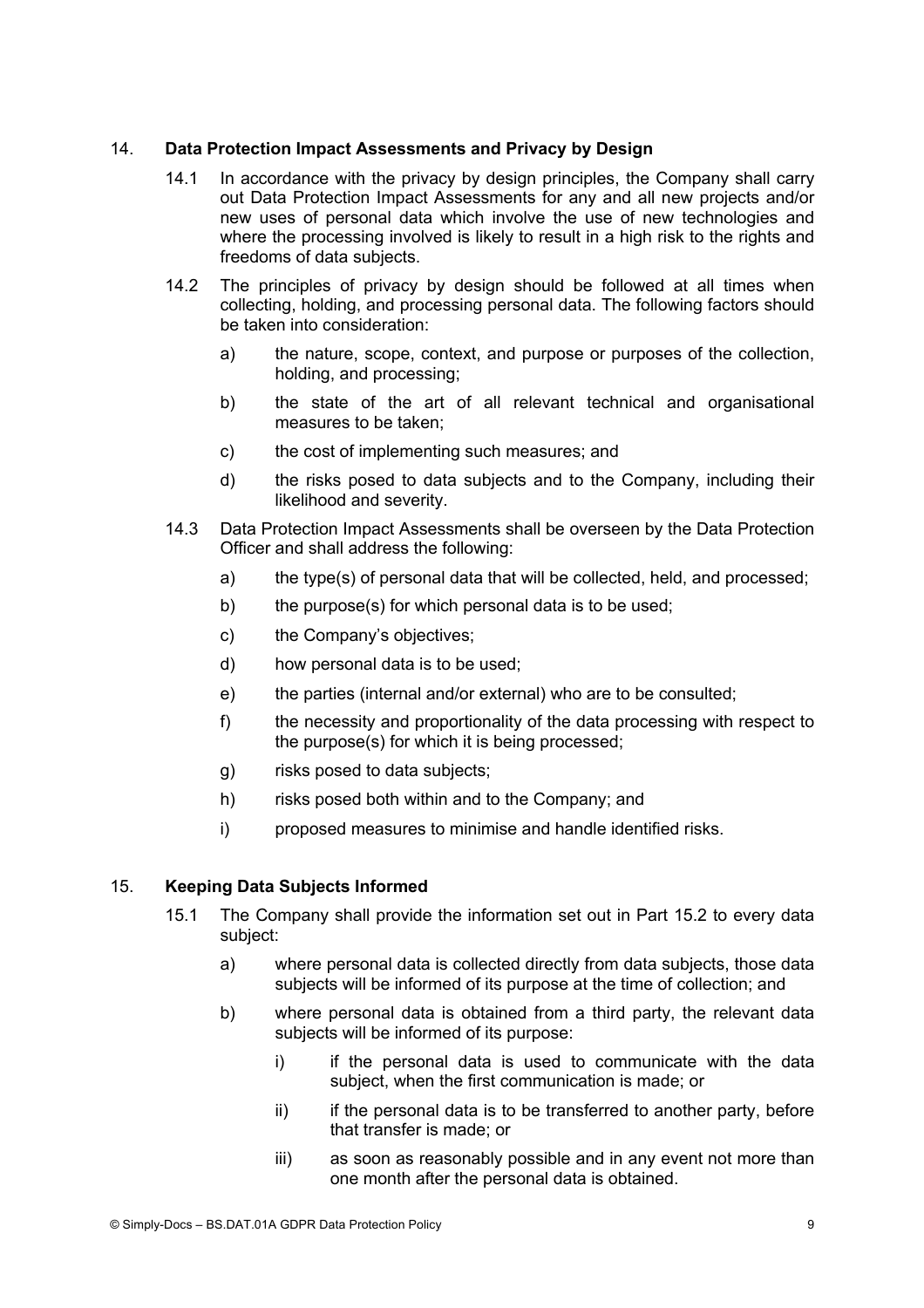- 15.2 The following information shall be provided in the form of a privacy notice:
	- a) details of the Company including, but not limited to, contact details, and the names and contact details of any applicable representatives and its Data Protection Officer;
	- b) the purpose(s) for which the personal data is being collected and will be processed (as detailed in Part 24 of this Policy) and the lawful basis justifying that collection and processing;
	- c) where applicable, the legitimate interests upon which the Company is justifying its collection and processing of the personal data;
	- d) where the personal data is not obtained directly from the data subject, the categories of personal data collected and processed;
	- e) where the personal data is to be transferred to one or more third parties, details of those parties;
	- f) where the personal data is to be transferred to a third party that is located outside of the EEA, details of that transfer, including but not limited to the safeguards in place (see Part 31 of this Policy for further details);
	- g) details of applicable data retention periods;
	- h) details of the data subject's rights under the GDPR;
	- i) details of the data subject's right to withdraw their consent to the Company's processing of their personal data at any time;
	- j) details of the data subject's right to complain to the Information Commissioner's Office (the "supervisory authority" under the GDPR);
	- k) where the personal data is not obtained directly from the data subject, details about the source of that personal data;
	- l) where applicable, details of any legal or contractual requirement or obligation necessitating the collection and processing of the personal data and details of any consequences of failing to provide it; and
	- m) details of any automated decision-making or profiling that will take place using the personal data, including information on how decisions will be made, the significance of those decisions, and any consequences.

## 16. **Data Subject Access**

- 16.1 Data subjects may make subject access requests ("SARs") at any time to find out more about the personal data which the Company holds about them, what it is doing with that personal data, and why.
- 16.2 Employees wishing to make a SAR should do using a Subject Access Request Form, sending the form to the Company's Data Protection Officer at sam@essentialav.co.uk.
- 16.3 Responses to SARs must normally be made within one month of receipt, however, this may be extended by up to two months if the SAR is complex and/or numerous requests are made. If such additional time is required, the data subject shall be informed.
- 16.4 All SARs received shall be handled by the Company's Data Protection Officer.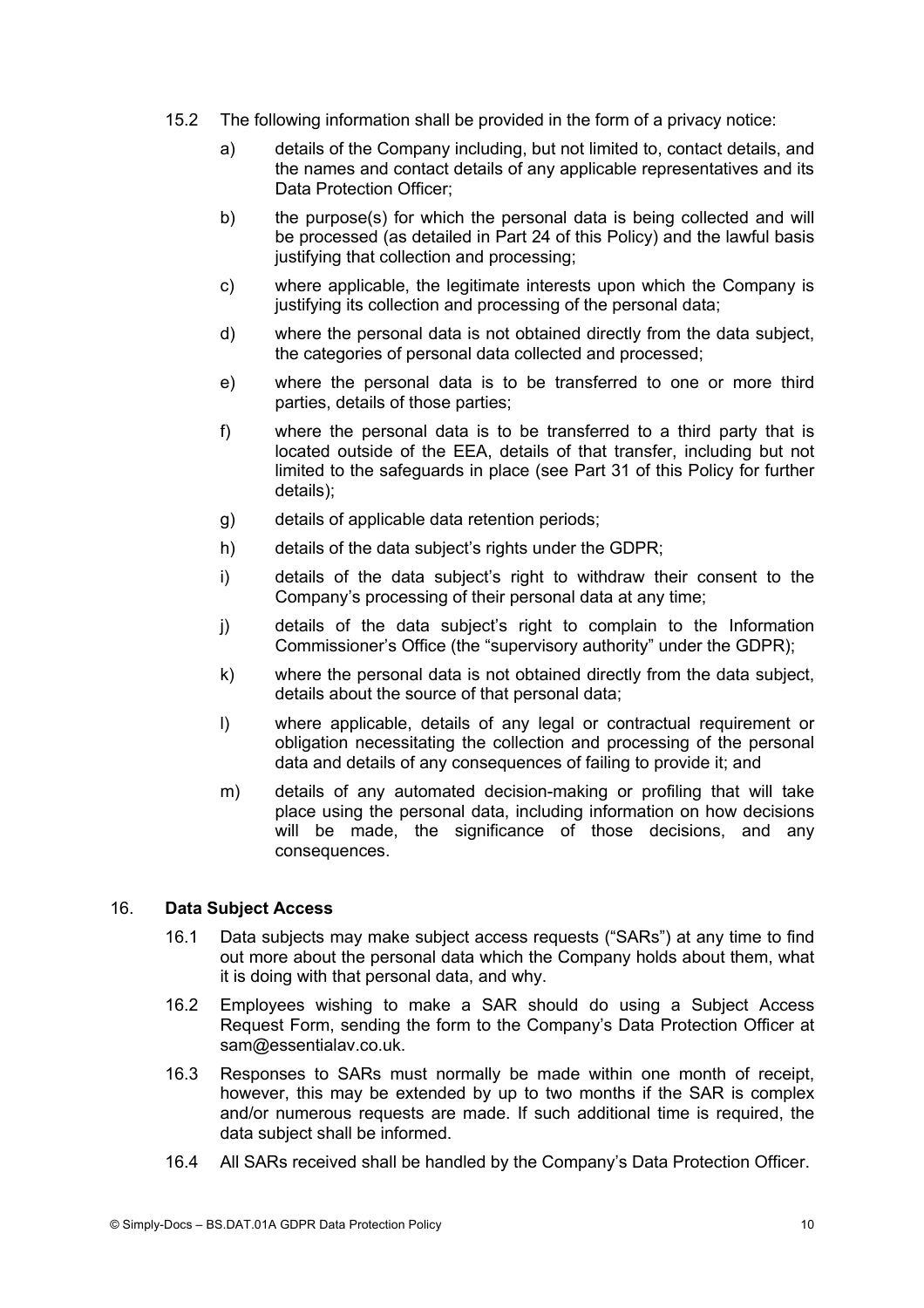16.5 The Company does not charge a fee for the handling of normal SARs. The Company reserves the right to charge reasonable fees for additional copies of information that has already been supplied to a data subject, and for requests that are manifestly unfounded or excessive, particularly where such requests are repetitive.

## 17. **Rectification of Personal Data**

- 17.1 Data subjects have the right to require the Company to rectify any of their personal data that is inaccurate or incomplete.
- 17.2 The Company shall rectify the personal data in question, and inform the data subject of that rectification, within one month of the data subject informing the Company of the issue. The period can be extended by up to two months in the case of complex requests. If such additional time is required, the data subject shall be informed.
- 17.3 In the event that any affected personal data has been disclosed to third parties, those parties shall be informed of any rectification that must be made to that personal data.

## 18. **Erasure of Personal Data**

- 18.1 Data subjects have the right to request that the Company erases the personal data it holds about them in the following circumstances:
	- a) it is no longer necessary for the Company to hold that personal data with respect to the purpose(s) for which it was originally collected or processed;
	- b) the data subject wishes to withdraw their consent to the Company holding and processing their personal data;
	- c) the data subject objects to the Company holding and processing their personal data (and there is no overriding legitimate interest to allow the Company to continue doing so) (see Part 21 of this Policy for further details concerning the right to object);
	- d) the personal data has been processed unlawfully;
	- e) the personal data needs to be erased in order for the Company to comply with a particular legal obligation**[**;**] OR [**.**]**
	- f) **[**the personal data is being held and processed for the purpose of providing information society services to a child.**]**
- 18.2 Unless the Company has reasonable grounds to refuse to erase personal data, all requests for erasure shall be complied with, and the data subject informed of the erasure, within one month of receipt of the data subject's request. The period can be extended by up to two months in the case of complex requests. If such additional time is required, the data subject shall be informed.
- 18.3 In the event that any personal data that is to be erased in response to a data subject's request has been disclosed to third parties, those parties shall be informed of the erasure (unless it is impossible or would require disproportionate effort to do so).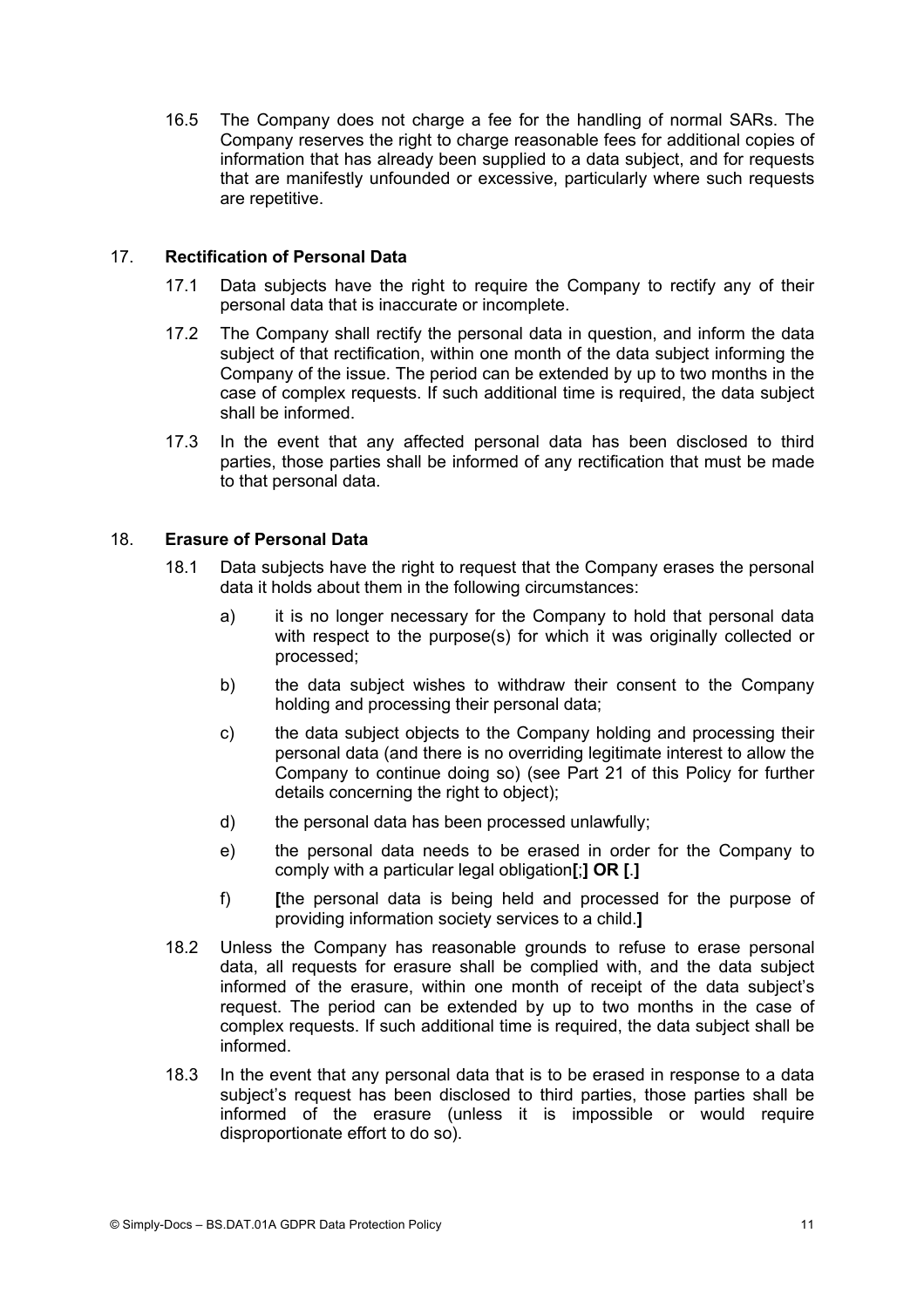#### 19. **Restriction of Personal Data Processing**

- 19.1 Data subjects may request that the Company ceases processing the personal data it holds about them. If a data subject makes such a request, the Company shall retain only the amount of personal data concerning that data subject (if any) that is necessary to ensure that the personal data in question is not processed further.
- 19.2 In the event that any affected personal data has been disclosed to third parties, those parties shall be informed of the applicable restrictions on processing it (unless it is impossible or would require disproportionate effort to do so).

## 20. **[Data Portability**

- 20.1 The Company processes personal data using automated means. Website contact form .
- 20.2 Where data subjects have given their consent to the Company to process their personal data in such a manner, or the processing is otherwise required for the performance of a contract between the Company and the data subject, data subjects have the right, under the GDPR, to receive a copy of their personal data and to use it for other purposes (namely transmitting it to other data controllers).
- 20.3 Where technically feasible, if requested by a data subject, personal data shall be sent directly to the required data controller.
- 20.4 All requests for copies of personal data shall be complied with within one month of the data subject's request. The period can be extended by up to two months in the case of complex or numerous requests. If such additional time is required, the data subject shall be informed.**]**

## 21. **Objections to Personal Data Processing**

- 21.1 Data subjects have the right to object to the Company processing their personal data based on legitimate interests, for direct marketing (including profiling), **[**and processing for scientific and/or historical research and statistics purposes**]**.
- 21.2 Where a data subject objects to the Company processing their personal data based on its legitimate interests, the Company shall cease such processing immediately, unless it can be demonstrated that the Company's legitimate grounds for such processing override the data subject's interests, rights, and freedoms, or that the processing is necessary for the conduct of legal claims.
- 21.3 Where a data subject objects to the Company processing their personal data for direct marketing purposes, the Company shall cease such processing promptly.
- 21.4 **[**Where a data subject objects to the Company processing their personal data for scientific and/or historical research and statistics purposes, the data subject must, under the GDPR, "demonstrate grounds relating to his or her particular situation". The Company is not required to comply if the research is necessary for the performance of a task carried out for reasons of public interest.**]**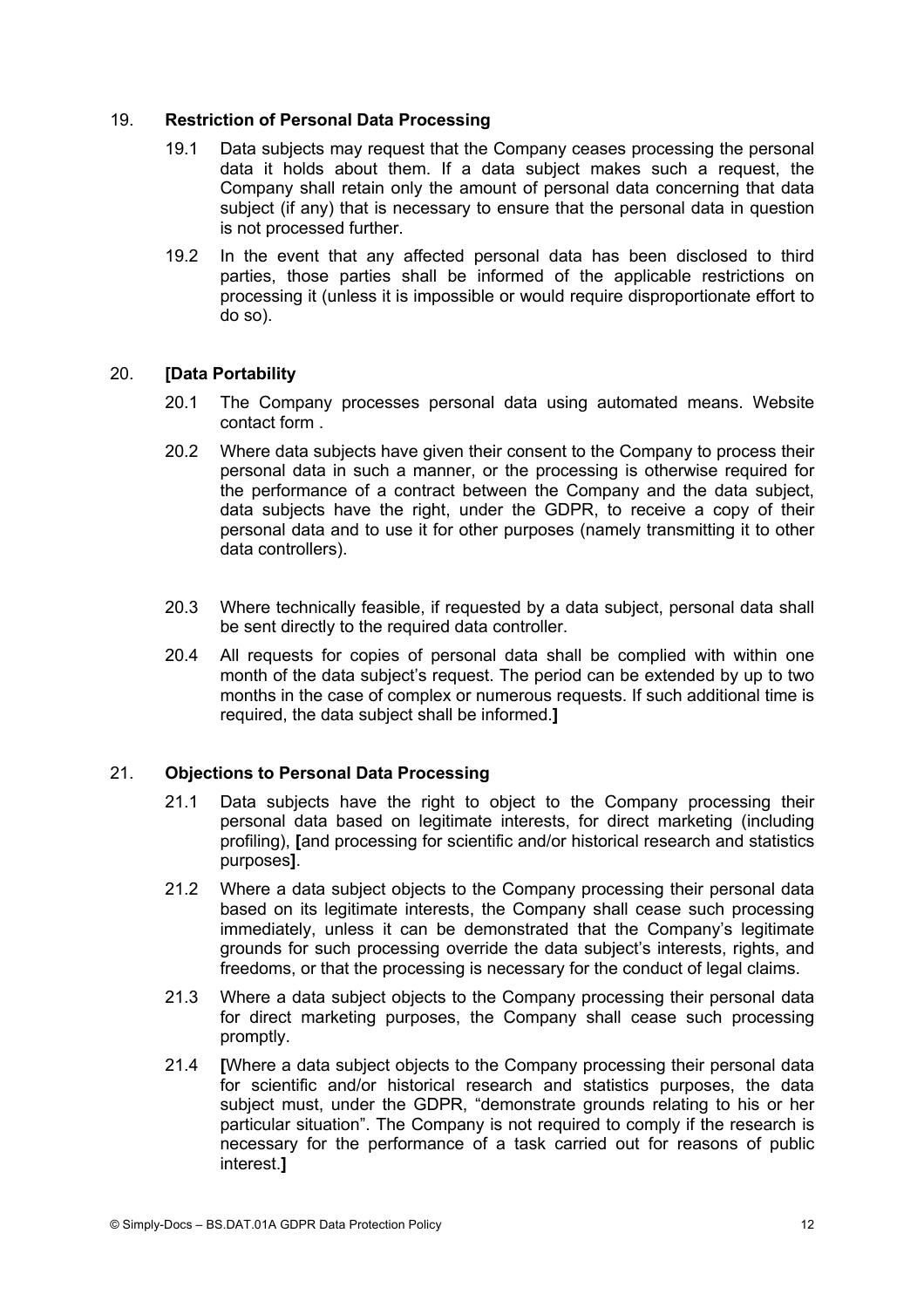## 22. **[Automated Processing, Automated Decision-Making, and Profiling**

- 22.1 The activities described in this Part 22 are generally prohibited under Data Protection Law where the resulting decisions have a legal or similarly significant effect on data subjects unless one of the following applies:
	- a) the data subject has given their explicit consent;
	- b) the processing is authorised by law; or
	- c) the processing is necessary for the entry into, or performance of, a contract between the Company and the data subject.
- 22.2 If special category personal data is to be processed in this manner, such processing can only be carried out if one of the following applies:
	- a) the data subject has given their explicit consent; or
	- b) the processing is necessary for reasons of substantial public interest.
- 22.3 Where decisions are to be based solely on automated processing (including profiling), data subjects have the right to object, to challenge such decisions, request human intervention, to express their own point of view, and to obtain an explanation of the decision from the Company. Data subjects must be explicitly informed of this right at the first point of contact.
- 22.4 In addition to the above, clear information must be provided to data subjects explaining the logic involved in the decision-making or profiling, and the significance and envisaged consequences of the decision or decisions.
- 22.5 When personal data is used for any form of automated processing, automated decision-making, or profiling, the following shall apply:
	- a) appropriate mathematical or statistical procedures shall be used;
	- b) technical and organisational measures shall be implemented to minimise the risk of errors. If errors occur, such measures must enable them to be easily corrected; and
	- c) all personal data to be processed in this manner shall be secured in order to prevent discriminatory effects arising (see Parts 25 to 30 of this Policy for more details on data security and organisational measures).**]**

# 23. **[Direct Marketing**

- 23.1 The Company is subject to certain rules and regulations when marketing its **[**products**] AND/OR [**services**]**.
- 23.2 The prior consent of data subjects is required for electronic direct marketing including email, text messaging, and automated telephone calls subject to the following limited exception:
	- a) The Company may send marketing text messages or emails to a customer provided that that customer's contact details have been obtained in the course of a sale, the marketing relates to similar products or services, and the customer in question has been given the opportunity to opt-out of marketing when their details were first collected and in every subsequent communication from the Company.
- 23.3 The right to object to direct marketing shall be explicitly offered to data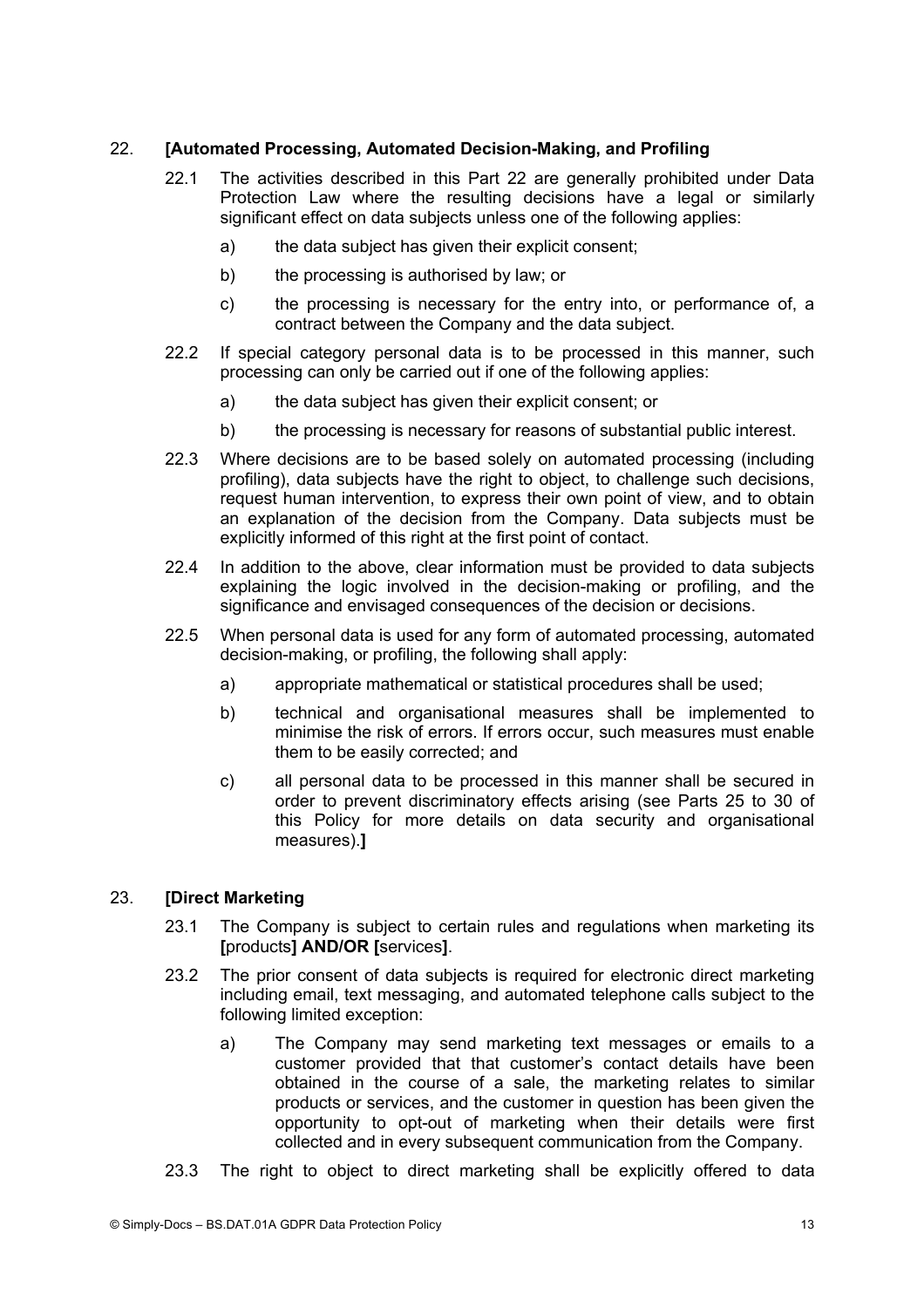subjects in a clear and intelligible manner and must be kept separate from other information in order to preserve its clarity.

23.4 If a data subject objects to direct marketing, their request must be complied with promptly. A limited amount of personal data may be retained in such circumstances to the extent required to ensure that the data subject's marketing preferences continue to be complied with.**]**

## 24. **Data Security - Transferring Personal Data and Communications**

The Company shall ensure that the following measures are taken with respect to all communications and other transfers involving personal data:

- 24.1 All emails containing personal data must be encrypted **[**using G Suite Enterprise Encryption services**]**;
- 24.2 All emails containing personal data must be marked "confidential";
- 24.3 Personal data may be transmitted over secure networks only; transmission over unsecured networks is not permitted in any circumstances;
- 24.4 Personal data may not be transmitted over a wireless network if there is a wired alternative that is reasonably practicable;
- 24.5 Personal data contained in the body of an email, whether sent or received, should be copied from the body of that email and stored securely. The email itself should be deleted. All temporary files associated therewith should also be deleted;
- 24.6 Where personal data is to be sent by facsimile transmission the recipient should be informed in advance of the transmission and should be waiting by the fax machine to receive the data;
- 24.7 Where personal data is to be transferred in hardcopy form it should be passed directly to the recipient **[**or sent using Recorded delivery (Royal Mail) **]**;
- 24.8 All personal data to be transferred physically, whether in hardcopy form or on removable electronic media shall be transferred in a suitable container marked "confidential";

## 25. **Data Security - Storage**

The Company shall ensure that the following measures are taken with respect to the storage of personal data:

- 25.1 All electronic copies of personal data should be stored securely using passwords and **[**File Vault or Equivalent**]** data encryption;
- 25.2 All hardcopies of personal data, along with any electronic copies stored on physical, removable media should be stored securely in a locked box, drawer, cabinet, or similar;
- 25.3 All personal data stored electronically should be backed up quarterly with backups stored **in a locked location on site**. All backups should be encrypted **[**using Disk Encryption (File Vault) **]**;
- 25.4 No personal data should be stored on any mobile device (including, but not limited to, laptops, tablets, and smartphones), whether such device belongs to the Company or otherwise **[**without the formal written approval of Samuel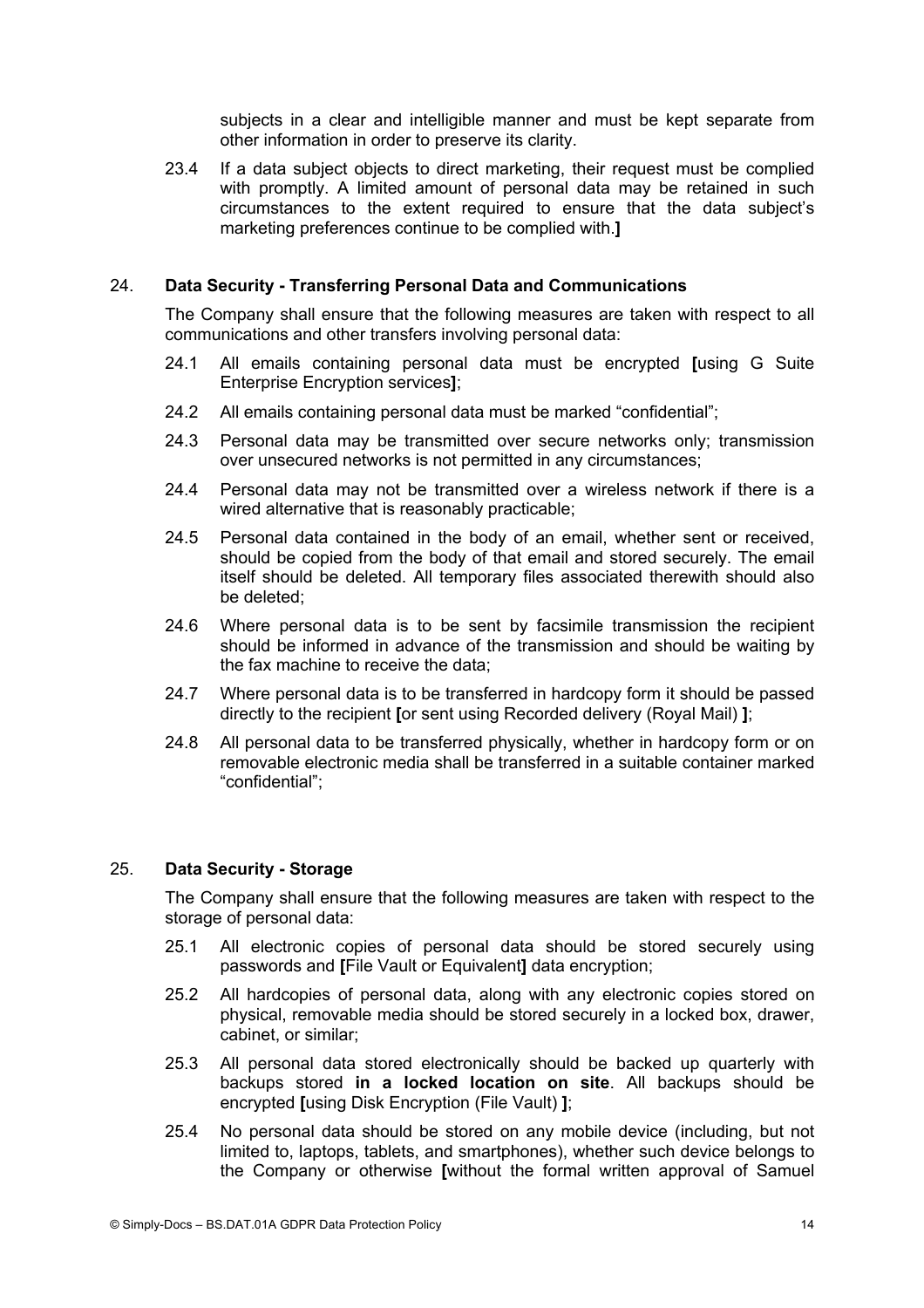Thompson, Data Protection Officer, sam@essentialav.co.uk and, in the event of such approval, strictly in accordance with all instructions and limitations described at the time the approval is given, and for no longer than is absolutely necessary**]**;

25.5 No personal data should be transferred to any device personally belonging to an employee, agent, contractor, or other party working on behalf of the Company and personal data may only be transferred to devices belonging to agents, contractors, or other parties working on behalf of the Company where the party in question has agreed to comply fully with the letter and spirit of this Policy and of the GDPR (which may include demonstrating to the Company that all suitable technical and organisational measures have been taken);

#### 26. **Data Security - Disposal**

When any personal data is to be erased or otherwise disposed of for any reason (including where copies have been made and are no longer needed), it should be securely deleted and disposed of. For further information on the deletion and disposal of personal data, please refer to the Company's Data Retention Policy.

## 27. **Data Security - Use of Personal Data**

The Company shall ensure that the following measures are taken with respect to the use of personal data:

- 27.1 No personal data may be shared informally and if an employee, agent, contractor, or other party working on behalf of the Company requires access to any personal data that they do not already have access to, such access should be formally requested from Samuel Thompson, Data Protection Officer, sam@essentialav.co.uk;
- 27.2 No personal data may be transferred to any employee, agent, contractor, or other party, whether such parties are working on behalf of the Company or not, without the authorisation of Samuel Thompson, Data Protection Officer, sam@essentialav.co.uk;
- 27.3 Personal data must be handled with care at all times and should not be left unattended or on view to unauthorised employees, agents, contractors, or other parties at any time;
- 27.4 If personal data is being viewed on a computer screen and the computer in question is to be left unattended for any period of time, the user must lock the computer and screen before leaving it;
- 27.5 Where personal data held by the Company is used for marketing purposes, it shall be the responsibility of the data protection officer to ensure that the appropriate consent is obtained and that no data subjects have opted out, whether directly or via a third-party service such as the TPS:

#### 28. **Data Security - IT Security**

The Company shall ensure that the following measures are taken with respect to IT and information security:

28.1 All passwords used to protect personal data should be changed regularly and should not use words or phrases that can be easily guessed or otherwise compromised. All passwords must contain a combination of uppercase and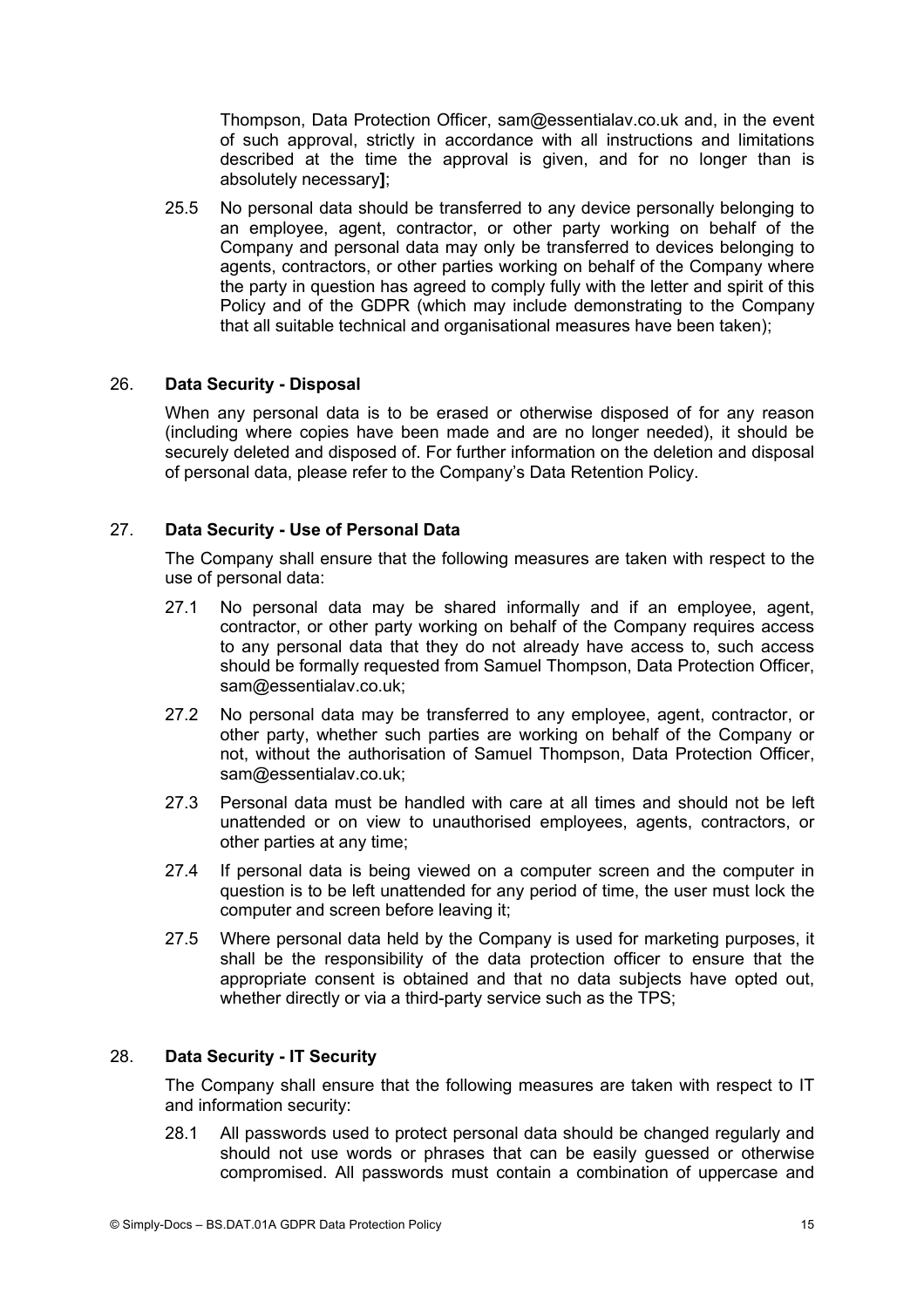lowercase letters, numbers, and symbols. **[**All software used by the Company is designed to require such passwords.**]**;

- 28.2 Under no circumstances should any passwords be written down or shared between any employees, agents, contractors, or other parties working on behalf of the Company, irrespective of seniority or department. If a password is forgotten, it must be reset using the applicable method. IT staff do not have access to passwords;
- 28.3 All software (including, but not limited to, applications and operating systems) shall be kept up-to-date. The Company's IT staff shall be responsible for installing any and all security-related updates **[**not more than 7 business days after the updates are made available by the publisher or manufacturer**] OR [**as soon as reasonably and practically possible**] [**, unless there are valid technical reasons not to do so**]**;
- 28.4 No software may be installed on any Company-owned computer or device without the prior approval of the Directors:

#### 29. **Organisational Measures**

The Company shall ensure that the following measures are taken with respect to the collection, holding, and processing of personal data:

- 29.1 All employees, agents, contractors, or other parties working on behalf of the Company shall be made fully aware of both their individual responsibilities and the Company's responsibilities under Data Protection Law and under this Policy, and shall be provided with a copy of this Policy;
- 29.2 Only employees, agents, contractors, or other parties working on behalf of the Company that need access to, and use of, personal data in order to carry out their assigned duties correctly shall have access to personal data held by the Company;
- 29.3 All sharing of personal data shall comply with the information provided to the relevant data subjects and, if required, the consent of such data subjects shall be obtained prior to the sharing of their personal data;
- 29.4 All employees, agents, contractors, or other parties working on behalf of the Company handling personal data will be appropriately trained to do so;
- 29.5 All employees, agents, contractors, or other parties working on behalf of the Company handling personal data will be appropriately supervised;
- 29.6 All employees, agents, contractors, or other parties working on behalf of the Company handling personal data shall be required and encouraged to exercise care, caution, and discretion when discussing work-related matters that relate to personal data, whether in the workplace or otherwise;
- 29.7 Methods of collecting, holding, and processing personal data shall be regularly evaluated and reviewed;
- 29.8 All personal data held by the Company shall be reviewed periodically, as set out in the Company's Data Retention Policy;
- 29.9 The performance of those employees, agents, contractors, or other parties working on behalf of the Company handling personal data shall be regularly evaluated and reviewed;
- 29.10 All employees, agents, contractors, or other parties working on behalf of the Company handling personal data will be bound to do so in accordance with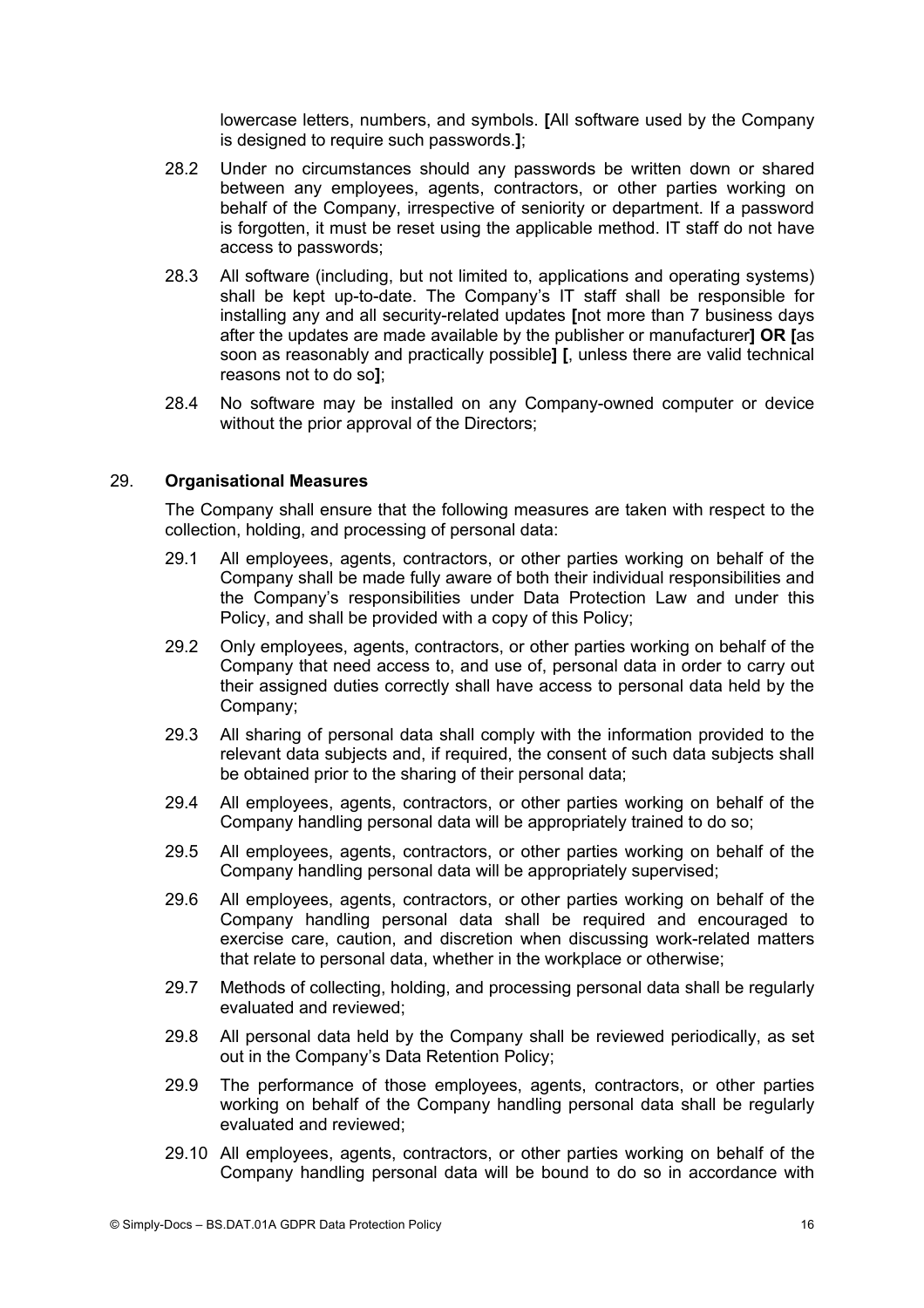the principles of Data Protection Law and this Policy by contract;

- 29.11 All agents, contractors, or other parties working on behalf of the Company handling personal data must ensure that any and all of their employees who are involved in the processing of personal data are held to the same conditions as those relevant employees of the Company arising out of this Policy and Data Protection Law;
- 29.12 Where any agent, contractor or other party working on behalf of the Company handling personal data fails in their obligations under this Policy that party shall indemnify and hold harmless the Company against any costs, liability, damages, loss, claims or proceedings which may arise out of that failure;

#### 30. **Transferring Personal Data to a Country Outside the EEA**

- 30.1 The Company may from time to time transfer ('transfer' includes making available remotely) personal data to countries outside of the EEA.
- 30.2 The transfer of personal data to a country outside of the EEA shall take place only if one or more of the following applies:
	- 30.2.1 the transfer is to a country, territory, or one or more specific sectors in that country (or an international organisation), that the European Commission has determined ensures an adequate level of protection for personal data;
	- 30.2.2 the transfer is to a country (or international organisation) which provides appropriate safeguards in the form of a legally binding agreement between public authorities or bodies; binding corporate rules; standard data protection clauses adopted by the European Commission; compliance with an approved code of conduct approved by a supervisory authority (e.g. the Information Commissioner's Office); certification under an approved certification mechanism (as provided for in the GDPR); contractual clauses agreed and authorised by the competent supervisory authority; or provisions inserted into administrative arrangements between public authorities or bodies authorised by the competent supervisory authority;
	- 30.2.3 the transfer is made with the informed and explicit consent of the relevant data subject(s);
	- 30.2.4 the transfer is necessary for the performance of a contract between the data subject and the Company (or for pre-contractual steps taken at the request of the data subject);
	- 30.2.5 the transfer is necessary for important public interest reasons;
	- 30.2.6 the transfer is necessary for the conduct of legal claims;
	- 30.2.7 the transfer is necessary to protect the vital interests of the data subject or other individuals where the data subject is physically or legally unable to give their consent; or
	- 30.2.8 the transfer is made from a register that, under UK or EU law, is intended to provide information to the public and which is open for access by the public in general or otherwise to those who are able to show a legitimate interest in accessing the register.